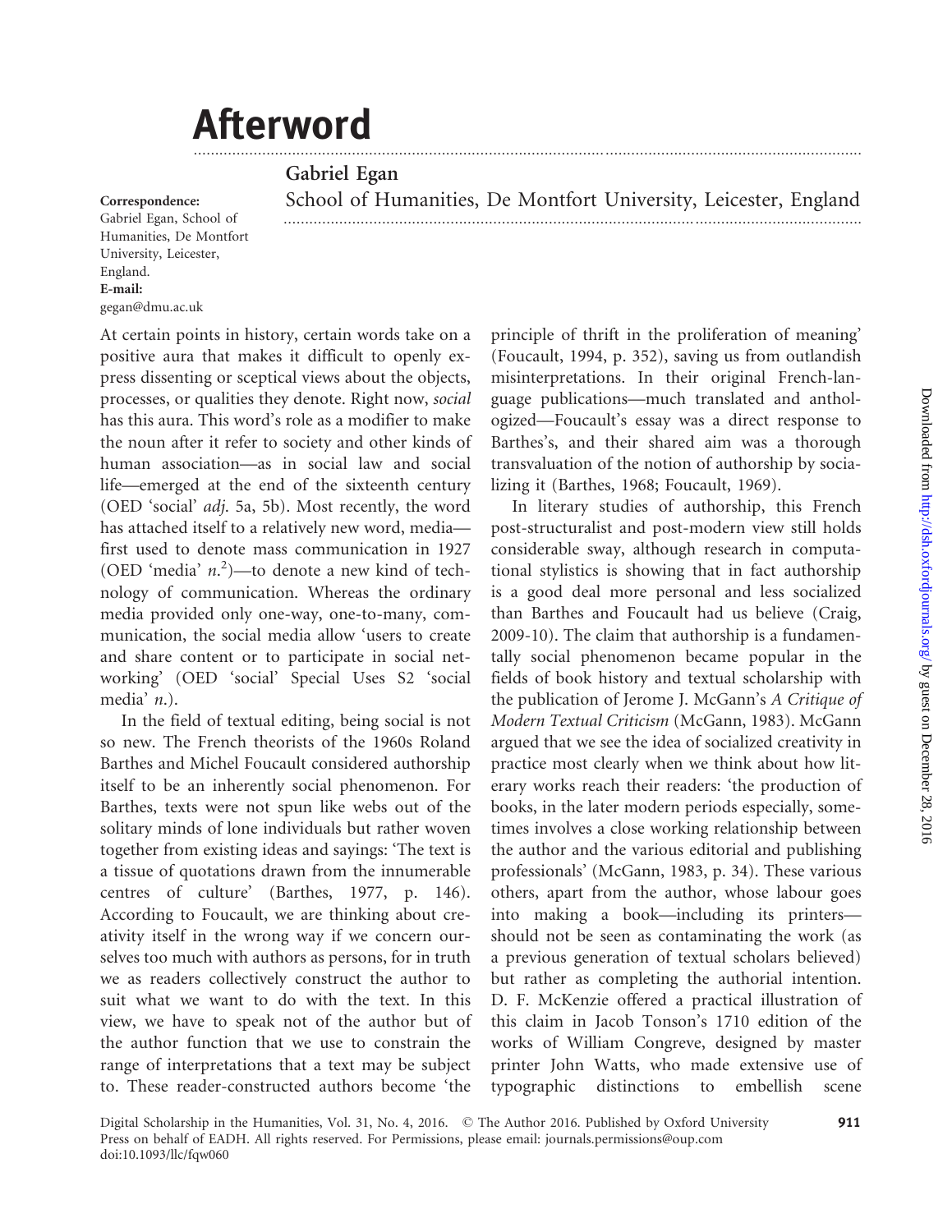divisions. According to McKenzie, this landmark edition must be seen as an active collaboration between the author, the publisher, and the book designer, and hence only a notion of the book as a social object can fully account for its meanings. To respond to this reality, McKenzie called for a 'new and comprehensive sociology of the text' ([McKenzie, 1981,](#page-7-0) p. 118). Like the French theory from which it derives, these Anglo-American notions of the socialized text are susceptible to considerable critique in practice and they often overstate their claims ([Egan, 2010](#page-7-0), pp. 129–66; [Egan, 2014\)](#page-7-0).

The essays in this special issue invite us to consider the notion of social editing, and just as one would hope from thoughtful experts, they are all undazzled by the idea's fashionable aura and think through carefully what it means for that adjective to qualify that noun. But what exactly is social editing? Scholarship by McGann and McKenzie in the 1980s told us that the text itself is inherently social, so what implications might that have for a socialized approach to editing the text? Might social editing be a portmanteau term invented merely to enable the staid scholarly endeavour of editing to dress itself in Web 2.0's gladrags? The strongest claim so far made for the endeavour of social editing ([Siemens,](#page-8-0) et al. [2012](#page-8-0)) invokes social media in its title and describes the dispersal of editorial authority in terms that are strikingly similar to those previously used to describe the dispersal of authorial authority, first by the French theorists in the 1960s and subsequently by McGann (whom it repeatedly cites on the nature of textuality), and McKenzie, and others. What is new are the opportunities offered by the latest technologies of connectivity: it is now practicable to share out the work that was formerly done by one scholar or a small team of them. But here a potential contradiction arises. If the first wave of authoritydispersal theorists were right—if the authority of a text was always already (to use one of this school's favourite expressions) dispersed before its first readers clapped eyes on it—then what authority remains to be dispersed in the editing? In a penetrating survey of the claims made for a social turn in textual studies, Peter Robinson is deeply sceptical that the new technologies fundamentally alter the power relations between authors, readers, editors, and critics,

912 Digital Scholarship in the Humanities, Vol. 31, No. 4, 2016

and he is excoriatingly blunt in his conclusions that: '... neither ''social text editions'' nor ''social editions'' exist and that the phrase ''social editing'' is misleading' [\(Robinson, 2015-16\)](#page-8-0).

Social editing can mean the eliciting of the contribution of labour from the general public during the creation of an edition, for example in transcribing primary documents. It can mean the eliciting of scholarly (rather than public) collaborative input during the creation of an edition. It can mean the eliciting of scholarly debate and reuse during the consumption of an edition. And it can mean eliciting public debate and reuse during consumption of an edition. New technologies for scholarly publishing—the ubiquitous XML markup and dissemination via the WorldWide Web—have not merely enabled scholars to be collaborative in their editorial labours, they have positively demanded it. This is because most textual scholars do not know how to use XML or publish online and need training in these ways of working. According to Robinson, the large accumulations of technical expertise in centres such as the Institute for Advanced Technology in the Humanities in Virginia, the Humanities Text Initiative at Ann Arbor, Michigan, the King's College London Centre for Computing in the Humanities, and the Maryland Institute for Technology in the Humanities are not an efficient way for digital scholarly editions to get made ([Robinson, 2010\)](#page-7-0). He points out that much scholarly expertise in textual matters remains embodied in the minds and labours of lone scholars who are unlikely ever to acquire the resources—the grant awards, the sabbaticals—that are needed to take up a residential course in XML and related technologies at such a centre. We need better ways of harnessing lone scholars' textual expertise.

In his essay in this special issue, on 'Project-Based Digital Humanities and Social, Digital and Scholarly Editions', Robinson observes that for most of the history of scholarly editing, we did not need such large centres nor did we organize ourselves into projects. Yet scholars were still being social because the very means of scholarly communication are inherently social. In Robinson's example, lone scholars working individually elucidated the opening lines of Dante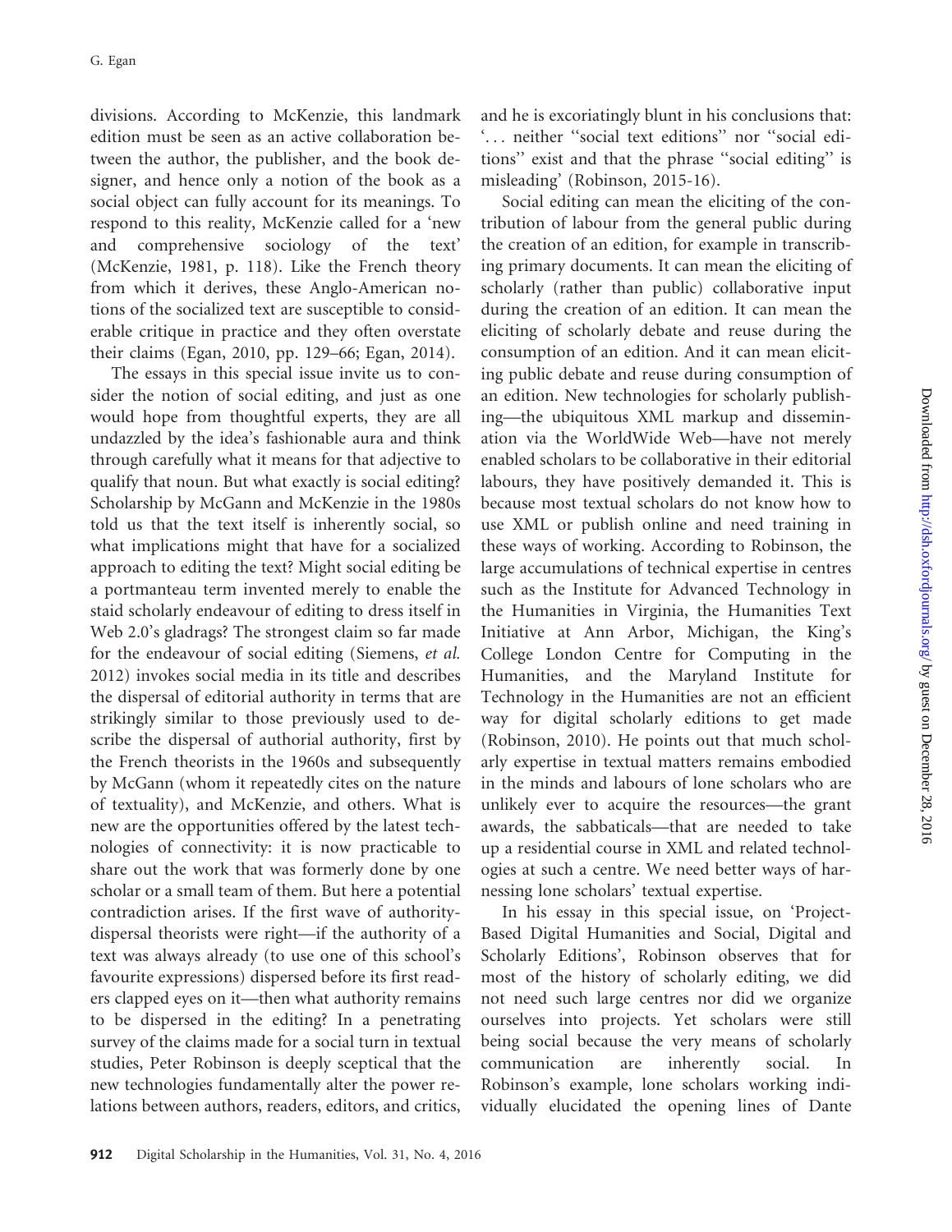Alighieri's Inferno by each providing individual parcels of knowledge—on the calendar, on the writer's biography, and on the movements in the cosmos that cumulatively illuminate Dante's poetic purpose in these lines. This, according to Robinson, is a way of being social that has served us well for many years. The new technologies certainly offer us new possibilities, according to Robinson, but they are best exploited not in big projects organized within big centres but in genuinely dispersed scholarly labour. For this, Wikipedia provides the most well-known model, but the underlying principles are embodied in the Internet and the WorldWide Web themselves as vast collaborative endeavours running on simple open standards and based on the assumption that humans tend towards intellectual generosity rather than hoarding. These principles keep the bar for engagement as low as possible.

Writing that is circulated in print has long enabled collaborative, that is social, endeavours between scholars who never meet. We might think of the big institutional centres of digital research as somewhat like the medieval monasteries, with their special textual expertise and means of reproduction. In this analogy, the lone scholars are like the many potential intellectuals of medieval Europe who could not enjoy the life of the mind because they lived and worked outside of these institutions. In the somewhat disputed history of technology offered by Elizabeth L. Eisenstein, the technology of print itself was the catalyst that brought us the Renaissance by ending this institutional dominance [\(Eisenstein, 1979;](#page-7-0) cf. [McNally, 1987](#page-7-0)). Less contentiously, we can at least acknowledge that the circulation of the catalogue of the Frankfurt Book Fair created a kind of social network among the thinkers of early sixteenth-century Europe who thereby knew—at least insofar as they could infer it from book titles—just what other members of the group were working on ([Wootton, 2011](#page-8-0); [Wilding, 2014](#page-8-0)).

Making sure that everyone knows what you are working on is the theme of Murray McGillivray's essay in the present issue called '''Why Don't We Do It in the Road?'': The Case for Scholarly Editing as a Public Intellectual Activity'. He finds that the old ways of working were 'anti-social', and as such is

the only contributor to use that antonym of this issue's key term. Just as bad, according to McGillivray, the old ways of doing scholarly editions do not meet the political and social agendas that dominate university life in the twenty-first century: We are in danger of simply not being allowed to do them any more. To counter this threat, we should stop doing our editions in secret, says McGillivray, and we should display our activities for all to see. This does not mean crowdsourcing the construction of the edition itself, but simply revealing our working processes and publishing parts of the edition as they are completed. McGillivray describes two of his own projects that have proceeded like this, and he is frank about this method's necessary public disclosure of the imperfect documents made, and of the abandoned blind alleys followed, along the way. McGillivray recommends using the scientists' notion of Minimum Publishable Units as a way of giving to junior individuals—students, fixed-term researchers—the credit they deserve by explicitly self-publishing their contributions to the project. Opening up the creation of an edition to the world's public in this way gives that public an opportunity to answer back, and McGillivray recounts valuable textual corrections that resulted from his approach. This is not quite the engagement of the public in the creation of an edition proposed by Ray Siemens, but it goes some way towards it ([Siemens,](#page-8-0) et al. 2012).

Involving students and fixed-term researchers in the creation of editions is one thing, but surely bringing in the public at large is a recipe for disaster. Peter Shillingsburg, in 'Reliable Social Scholarly Editing', worries out loud that crowdsourcing some of the editorial work such as the proofreading of transcriptions might be just giving into laziness and that it necessarily constitutes a threat to the maintenance of high quality. Shillingsburg expresses a widespread scepticism that we can ensure the quality control needed to exploit the free labour of the crowd without admitting egregious errors into our editions. Somebody, somewhere needs to be checking what is being done, and surely it is still true that '... what is everyone's job is no one's job'. The place where Shillingsburg least objects to the public having a role is in 'the analytical and explanatory commentary and critical engagement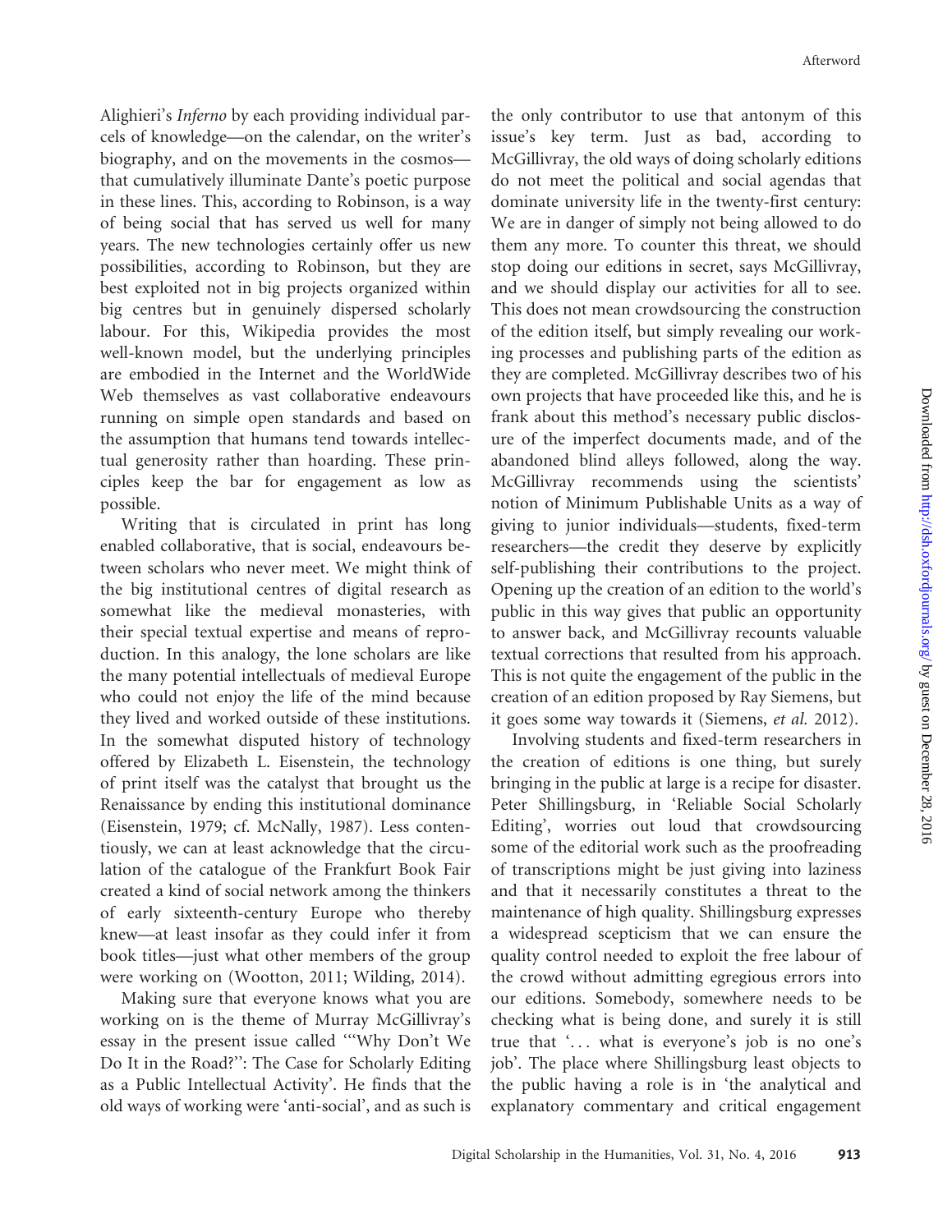with works'. These are opinions, so in a sense they cannot be wrong.

Paul Eggert too sees problems in the model of editorial crowdsourcing proposed by Siemens, and his essay's title 'The Reader-Oriented Scholarly Edition' indicates the kind of thinking that he believes is needed to avoid them. Eggert proposes that we conceive of the scholarly edition as a transaction with the reader rather than as a model of what the text really is. Eggert gives an account of the post-war tension between the German editing tradition in which it was not permitted to mix readings from different witnesses—each witness was presented as a coherent singularity and its differences from the others recorded—and the more eclectic Anglo-American editing tradition. In this narrative, literary critics have largely ignored editorial work on textual variation because either they just wanted a singular reading text to interpret (as did the New Critics) or they entirely distrusted the categories used in that editorial labour, such as author, intention, and even the work, and treated everything—including things never written down—as a kind of text (as did the Literary Theorists).

Understood as a transaction with the reader, writes Eggert, the scholarly book has to be constructed with a particular market in mind, and we have to answer questions such as whether the identified readership needs a clean reading text or should be given some sense of the text's genesis, for example by presenting alterations in situ. As Eggert asks, should we assume the existence of readers 'who can cope with information needing to be decoded rather than just straightforwardly read'? If we do assume this—and as editors we are temperamentally inclined to—then the market for our editions gets smaller, and Eggert thinks that in the print medium this reduction in market size may be unsustainable. Perhaps digital editions can help us by separating the archive, on the evidence of which the textual choices are made, from the reading text itself, which is thereby made freer to engage in broader critical debates. Eggert conceives of a digital edition being just '... a list of emendations, supported by justifications for them, of one or more of the texts already stored within the digital archive'. Thus the edition is 'an argument directed at the

reader about the archive', and this model restores the transactional relationship.

Reflecting on this suggestion as one of the General Editors of the forthcoming New Oxford Shakespeare Complete Works, it occurs to me that we could directly apply it to our Original Spelling texts but not to our Modernized Spelling texts, since in the latter we depart from the forms in the archive for most of the words. Shakespeare and the dramatists of his time are rather an editorial oddity in this regard. English writings from just before Shakespeare's time are so unlike modern English that scholars do not consider modernizing them for other scholarly readers. A modernized Chaucer, for instance, is only ever created to provide a crib to help students learn Middle English or else to attract lay readers to this field. On the other hand, writings from shortly after Shakespeare's time are widely considered to be so like modern English as to need no modernization. Shakespeare and his contemporaries lie in between these periods and are now routinely modernized for lay and scholarly readers. Yet, the great textual theorists of the twentieth-century New Bibliography generally opposed the modernizing of Shakespeare, and the view that it is unnecessary is still occasionally expressed even today. The linguist David Crystal reckons that with only 5–15% of the words and only 7% of the grammatical constructions in early modern English being substantially different from those of modern English, today's readers get a good-enough sense of what Shakespeare meant from an unmodernized text and that to go further specialist study is in any case required ([Crystal, 2002](#page-7-0)). However, since the publication of Stanley Wells's scholarly argument for modernizing Shakespeare's spelling, which included his guide on how to do it [\(Wells and Taylor 1979](#page-8-0)), the case for original spelling editions is seldom made, and the remaining scholarly arguments revolve around particular words that present special obstacles to modernization ([Bevington, 2004\)](#page-7-0).

When planning a scholarly edition, the mere fact that it is to be a digital edition should necessarily put the social aspect in a new light. One might try to be social by broadening the contributor base to bring in more scholars than would normally be involved, without letting in anyone else. But according to Joris Van Zundert, even a few too many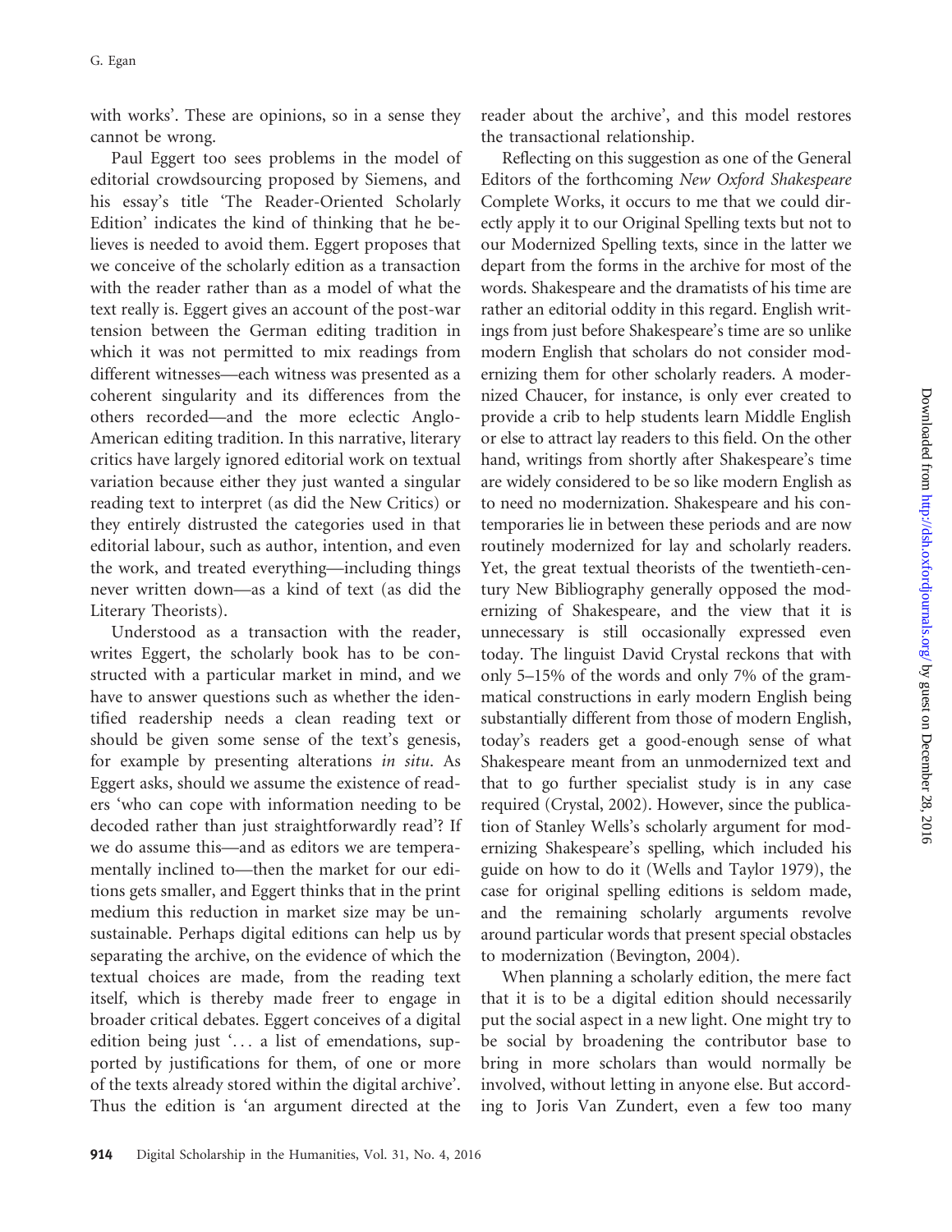scholars can spoil the broth, not least because some of them—especially the non-digital ones—might not be able to see beyond the existing conceptual model of the printed book. In 'The Case of the ''Bold'' Button: Social Shaping of Technology and the Digital Scholarly Edition', Van Zundert complains that we are still essentially making digital versions of books rather than editions that could only exist as digital editions. Van Zundert describes the makers of an XML annotation tool at his institution giving in to the scholarly editors' request to implement a 'Bold' button, allowing annotation of a section of text to show that it appears in boldface type in the documentary witness. This Van Zundert thinks was a mistake, as it constituted a reversion to a metaphor from the older textual form—the printed book—in place of a forward-looking consideration of what is possible in the new digital medium.

Van Zundert calls the 'Bold' button error an example of the endemic 'paradigmatic regression' that plagues all our efforts. The last really big leap forward in the ability of new technology to express the true essence of text was, he argues, the Hypertext Reference (HREF) property of HTML's <a> (for anchor) element. The hyperlink gave us for the first time a way to embody the interconnectedness of texts. But digital editions have not in general used hyperlinks to point to things outside of themselves and confine their use to internal linking. This is true, but I would say that we must blame the inadequacies of our current ways of handling external linking: the Domain Name System, Hypertext Transfer Protocol (HTTP), and more recently Digital Object Identifiers (DOIs). The last of these, as applied to the problem of scholarly referencing by the CrossRef consortium—a non-profit publishers' organization initiated at the Frankfurt Book Fair in 1999—might one day solve the linking problem. However, there is no essentially new technology at work here: the DOI system and CrossRef merely formalize the apportioning of responsibility for the maintenance of the records that keep cross-references alive.

According to Van Zundert, to really think big about this topic, we need to provide users with the application programming interfaces (APIs) to

our editions; doing this will be the final and essential break from the book metaphor. But what of the analyses that the API-driven, distant-reading model promotes? Van Zundert characterizes them as 'lossy' and 'reductive' when compared to close reading. I would object here that in fact all interpretations distant and close—are equally lossy but in different ways. Criticism is necessarily reductive and that is a good thing, since the only non-reductive account of a text being interpreted is that text itself. Van Zundert thinks that our scholarly editions need to narrow the widening gap between close and distant reading. One way, he suggests (without pushing it as a universal panacea), is to consider texts as what computer scientists sometimes call 'graphs': that is, chains of 'nodes' (say, words) connected by 'edges' that represent their relationships.

Roger Osborne, Anna Gerber, and Jane Hunter seem to have avoided the kind of error that Van Zundert discloses in the making of their Australian Electronic Scholarly Editing (AustESE) Workbench software for collaborative editing, as described in 'Archiving, Editing, and Reading on the AustESE Workbench: Assembling and Theorising an Ontology-based Electronic Scholarly Edition of Joseph Furphy's Such is Life'. They describe the history of the publication of Furphy's 1903 novel and the complexities of revision that make a critical edition particularly desirable. The AustESE Workbench software is meant to enable non-technical editors to work digitally, and its main contribution seems to be that it allows us to describe artefacts (such as manuscripts, typescripts, and editions), events (such as the writing of revisions), and persons (such as publishers and authors) in the life of the literary work being edited, and to indicate how these various entities relate to one another. If I understand it correctly, this identification of phenomena is rather like that in Peter Robinson's Textual Communities software, the alignment with which suggests that investigators are happily converging on particular ways of thinking that will take us past the intellectual impasses that several contributors here identify in the state of the art of scholarly digital editing.

Apparently, the objects in the AustESE Workbench can be as small as single pages in a book, so it is possible to describe in detail how an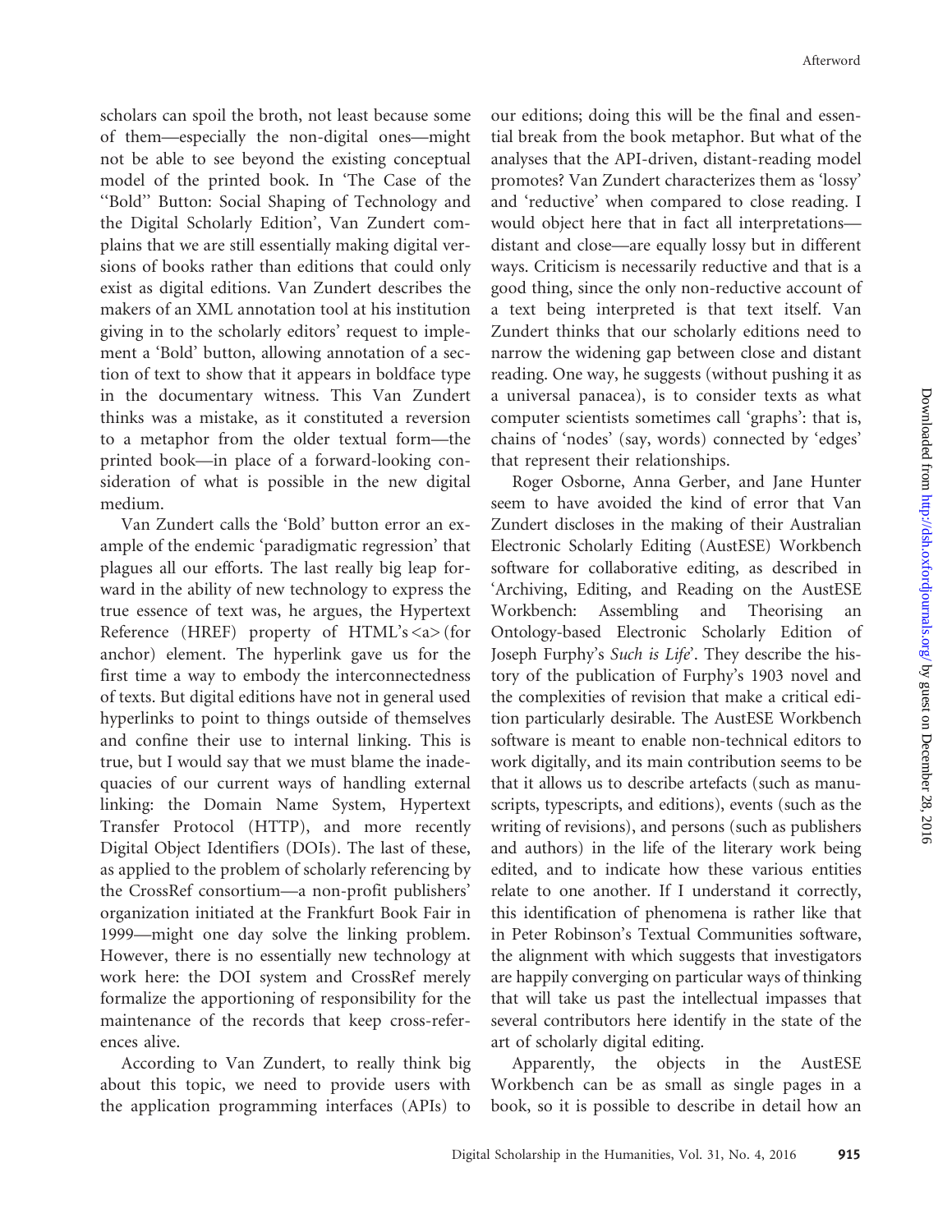author revised a work by transposing material. I would have thought, however, that much finer granularity than the single page would be needed for most attempts to account for transposition-inrevision. In my field, Shakespeare's writing, we find alterations to, and transpositions of, individual words and even letters as the reviser hunts for the precise bon mot: 'too sallied flesh' (Hamlet, 1604-5) versus 'too solid flesh' (Hamlet, 1623) for instance. And what if the change is not even Shakespeare's own but someone else's? We have experience in recording the changes that multiple hands make to a work, of course, as pointed out by Meg Meiman in 'Documentation for the Public: Social Editing in The Walt Whitman Archive'. As she observes, we are quite used to figuring out just how to record the multidimensional changes to an XML document when many people work on it, and so in a way we have already achieved a degree of social editing. The very headers of our machine-readable documents contain this sort of information, and—as Meiman implies without stating it so baldly—we perhaps are making a meal of things when we treat the multiple hands and multiple revisions present in our primary texts as if they present an almost intractable intellectual problem. Touché! Or as Osric put it, 'a palpable hit'.

If we are going to undertake crowdsourcing of some of the work in scholarly editing, what does practical experience tell us to plan for? Kenneth Price, in 'The Walt Whitman Archive and the Prospects for Social Editing', reckons that crowdsourcing efforts work best when there are no tricky conceptual questions at stake, no training is needed, and when we have mountains of simple, repetitive labour to complete and the vetting procedures can be made simple. The project to crowdsource the transcription of Jeremy Bentham's works found that there was an extraordinarily long tail to the volunteer profile: thousands of people transcribed just one or two documents and a handful of them transcribed many hundreds. Like other essayists in this special issue, Price is sceptical of Siemens' suggestion that editorial authority can also be socialized, and he asks of the Bentham contributors 'What was the quality of their contributions?' and were they in fact not

ordinary citizens as the project hoped but 'other scholars, perhaps not affiliated with the project but nonetheless possessing expert training in early modern texts'? Price considers the ideas of other investigators, including Martin Mueller, who hope to bring in masses of students to get undergraduate credit for their performance of 'lapidarian' tasks such as 'proofreading, checking part-of-speech tagging, and correcting or creating a cast list'. Offering degree-level credit might, it seems, act as an incentive to maintain high quality in the labour. We are, of course, only at the beginning of our exploration of the possibilities of social editing and it occurs to Price that such experiments might have unanticipated spin-off benefits. For example, if we leave open a public poetry-annotating site for several decades, we would end up with a useful snapshot of changing public perceptions around various topics. Our secondary material might turn into a social historian's primary material.

All the essayists here are agreed that new technologies are changing our ways of thinking about our scholarly editing activities. For Allison Muri, Catherine Nygren, and Benjamin Neudorf ('The Grub Street Project: A Digital Social Edition of London in the Long Eighteenth Century'), one of the most important changes might be a departure from our traditional fixation with the author. The Grub Street Project aims to be a 'collaborative social edition of eighteenth-century London' itself, bringing together texts and images about books, artworks, people, places, and trades. There is a relational database holding all the data together and they have 2000 texts as transcribed by the Eighteenth Century Collections Online Text Creation Partnership. But why is it an 'edition' not an archive? The authors explore the limitations of our standard nomenclature. Digital archives, they argue, are themselves oddly metaphorical in using that name, since they do not really preserve anything in the way that professional archivists would understand in relation to their preservation of physical documents. (Actually, I would contest that assertion: keeping old digital files useable is a kind of preservation.) Moreover, many of us are no longer especially author centric even when we work on one writer: we acknowledge that writers exist in social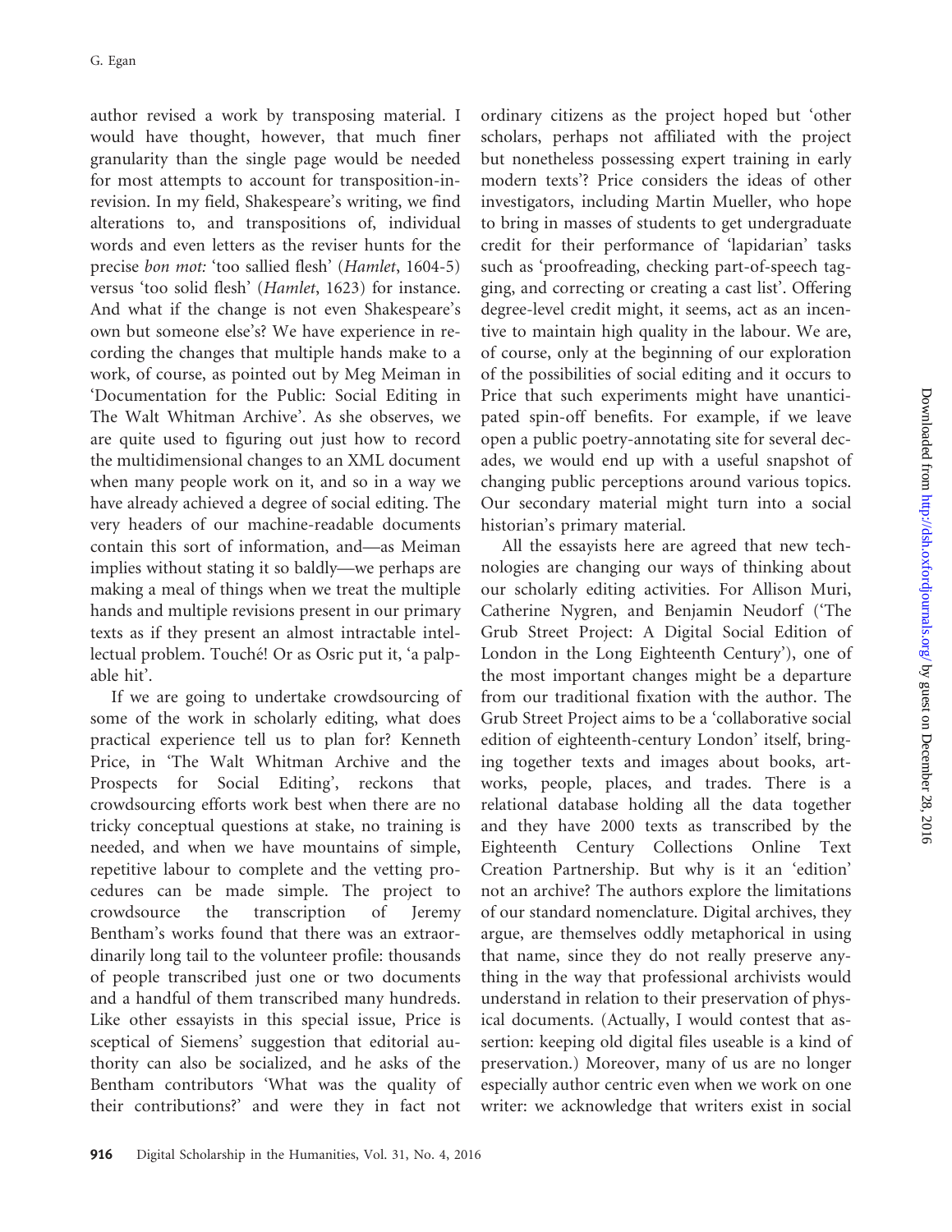networks that enable the reading of their words. So, it does not make sense, this essay's authors argue, to confine the word edition to works by one author. Like the place name Grub Street itself—a real location in London and an imaginary place of low culture and despicable behaviour—the term edition is freighted with connotations about how people interact with one another that take us far beyond its simple denotation. As the French theorists told us, texts are inextricably embedded in wider social practices.

Some of those wider social practices can seem to be ranged in direct opposition to our efforts. This is the topic of Wout Dillen and Vincent Neyt's 'Digital Scholarly Editing within the Boundaries of Copyright Restrictions'. They start with Robinson's exhortation to digital scholarly editing projects that they drop the Non-Commercial and No Derivatives qualifiers that are often put on to a Creative Commons licence. The trouble is, Dillen and Neyt observe, that the editors might well not possess those rights that an Attribution and Share-Alike licence would give away. A case study for this problem is the Samuel Beckett Digital Manuscripts Project, for which the primary documents are in libraries in different national jurisdictions and so are subject to differing copyright restrictions. The Beckett Estate requires that the project put the materials behind a paywall, which virtually everyone in academia finds objectionable. Dillen and Neyt detail the other irksome restrictions that must necessarily be accepted by editors of materials that are encumbered by copyrights unless we are willing to just give up working on these subjects altogether. They observe that we can almost always safely give away our own project documentation files, and also if we use the Text Encoding Initiative (TEI) standard we can give away the One Document Does It All file that describes the schema used for the encoding; these actions go a long way towards helping others understand what we have done. Moreover, even copyright materials themselves may be reproduced under the Fair Use doctrine (called Fair Dealing in the UK), and Dillen and Neyt offer a couple of notable examples while cautioning that this principle merely provides a possible line of defence for those subject to a legal challenge from rights holders. No academic wants to have to

actually fight such a case, and the law, being thus weighted towards rights holders, probably makes us much too timid in the exercising of our Fair Use/ Dealing rights.

Encroached upon by rights holders from one side and on the other by political and institutional leaders who cannot easily see the value of a new edition of the writings of a dead author, the scholarly editor is in an invidious position. The long-term economic viability of our traditional allies, the commercial publishing houses, is uncertain, and there are undoubtedly some politicians who would regard their disappearance and ours as no bad thing. This is not because these politicians believe that electronic dissemination is better than print dissemination, but because they believe that we scholarly editors have nothing of great value to offer society. In the idea of 'wisdom in the crowds', some people would see an alternative to the putative wisdom of the scholar. From this perspective, the democratization that comes with crowdsourcing aligns discomfortingly well with what in the UK is called the Impact Agenda, which may not unfairly be characterized as a rather brusque enquiry of 'what have you done for us lately?', addressed to academics by those whose taxes pay for our research. The question is in fact a fair one, so long as we have the confidence to give it a considered response rather than slip into the habitual insecurity of our profession.

As Terry Eagleton remarks in his memoir The Gatekeeper, middle-class academics 'have a problem about patronizing the working class and worry about their posh accents', whereas 'working people themselves are usually quite prepared to accept them if they have something useful to offer'. This observation is illustrated by an anecdote about

an Oxford academic who was invited to deliver a lecture at Ruskin, the Oxford trade union college, and who began with the typically donnish, self-deprecating ploy of claiming to know very little of the subject in question. A voice from the back boomed out in a rich Lancashire accent 'Tha'art paid to knoow!' (Eagleton 2001, pp. 89–90)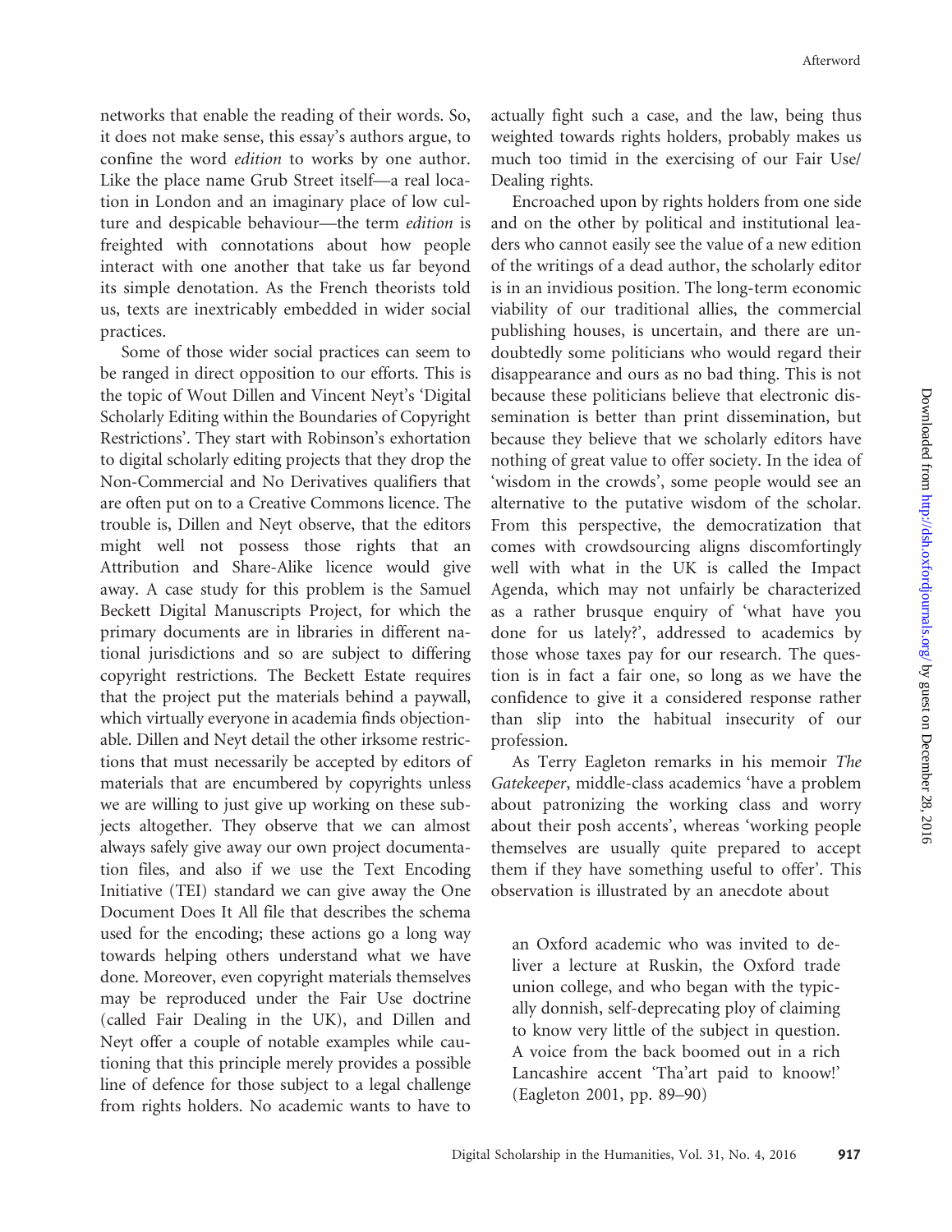<span id="page-7-0"></span>There is no shame in knowing more about something than other people do, of course, but the point of the anecdote is that academics are in this position because they have an economic role in society, even when (as in Eagleton's case) they are committed to fundamental social change to transform that economy.

None of the contributors to this special issue certainly not those actively involved in crowdsourcing aspects of the editorial process—takes the view that the wisdom of the crowd surpasses that of the paid expert. But those like Shillingsburg who worry that such an idea might underlie some people's conception of a social turn in scholarly editing are right to be worried. There has been a general devaluing of scholarly expertise across the Western democracies in recent years, and the Impact Agenda and its expression in such things as the UK's Research Excellence Framework are symptoms of a political desire to hold academics to a merely economic accountability. At their most extreme, the instincts at work here arise from a managerialist, business-like approach to what happens in universities. In short, there is a discounting of scholarly knowledge except where it can directly be assigned a value by commercial exploitation. As any Marxist would predict, the new technologies are double-edged in that regard, for as well as enabling the monetization of scholarly expertise they enable the scholars themselves to directly reach the great many ordinary readers around the world who value scholarly expertise for its own sake and not in monetary terms. As described in this special issue, there are opportunities for expert individuals to bypass the usual commercial and institutional channels for scholarly interchange and to involve their readers more directly in their editorial practices. The new technologies can enable a new compact between editors, as the expert curators and disseminators of extraordinary writings, and the worldwide readerships that want to read them.

## References

Barthes, R. (1968). La Mort de L'auteur (The death of the author). Mantéia, 5: 12-17.

- Barthes, R. (1977). Image-Music-Text. Heath, S. (Trans.). London: Fontana.
- Bevington, D. (2004). Modern spelling: the hard choices. In Erne, L. and Kidnie, M. J. (eds), Textual Performances: The Modern Reproduction of Shakespeare's Drama. Cambridge: Cambridge University Press, pp. 143–57.
- Craig, H. (2009-10). Style, statistics, and new models of authorship. Early Modern Literary Studies, 15(1): 41.
- Crystal, D. (2002). To modernize or not to modernize: there is no question. Around the Globe, 21: 15–17.
- Eagleton, T. (2001). The Gatekeeper: A Memoir. London: Penguin.
- Egan, G. (2010). The Struggle for Shakespeare's Text: Twentieth-century Editorial Theory and Practice. Cambridge: Cambridge University Press.
- Egan, G. (2014). What is not collaborative about early modern drama in performance and print? Shakespeare Survey, 67: 18–28.
- Eisenstein, E. L. (1979). The Printing Press as an Agent of Change: Communications and Cultural Transformations in Early-modern Europe (Volumes 1 and 2). Complete in one volume. Cambridge: Cambridge University Press.
- Foucault, M. (1969). Qu'est-ce Qu-un Auteur? (What is an author?). Bulletin de la Societé francaise de Philosophie, 63(3): 73–104.
- Foucault, M. (1994). What is an author? In Harari, J. V. (Trans.); Davis, R. C. and Schleifer, R. (ed.), Contemporary Literary Criticism: Literary and Cultural Studies, 3rd edn. New York, NY: Longman, pp. 341–53.
- McGann, J. J. (1983). A Critique of Modern Textual Criticism. Chicago: University of Chicago Press.
- McKenzie, D. F. (1981). Typography and Meaning: The Case of William Congreve. Buch und Buchhandel in Europa im Achtzehnten Jahrhundert: Fünftes Wolfenbütteler Symposium Vom 1 Bis 3 November 1977  $[=$  The Book and the Book Trade in Eighteenth-century Europe: Proceedings of the Fifth Wolfenbütteler Symposium November 1-3 1977]. Edited by Giles Barber and Bernard Fabian, Hamburg, Hauswedell, pp. 81–125.
- McNally, P. R. (ed.) (1987). The Advent of Printing: Historians of Science Respond to Elizabeth Eisenstein's ''The Printing Press as an Agent of Change.'' Montreal: McGill University Graduate School of Library and Information Studies.
- Robinson, P. (2010). How we have been publishing the wrong way, and how we might publish a better way. In Egan, G. (ed.), Electronic Publishing: Politics and